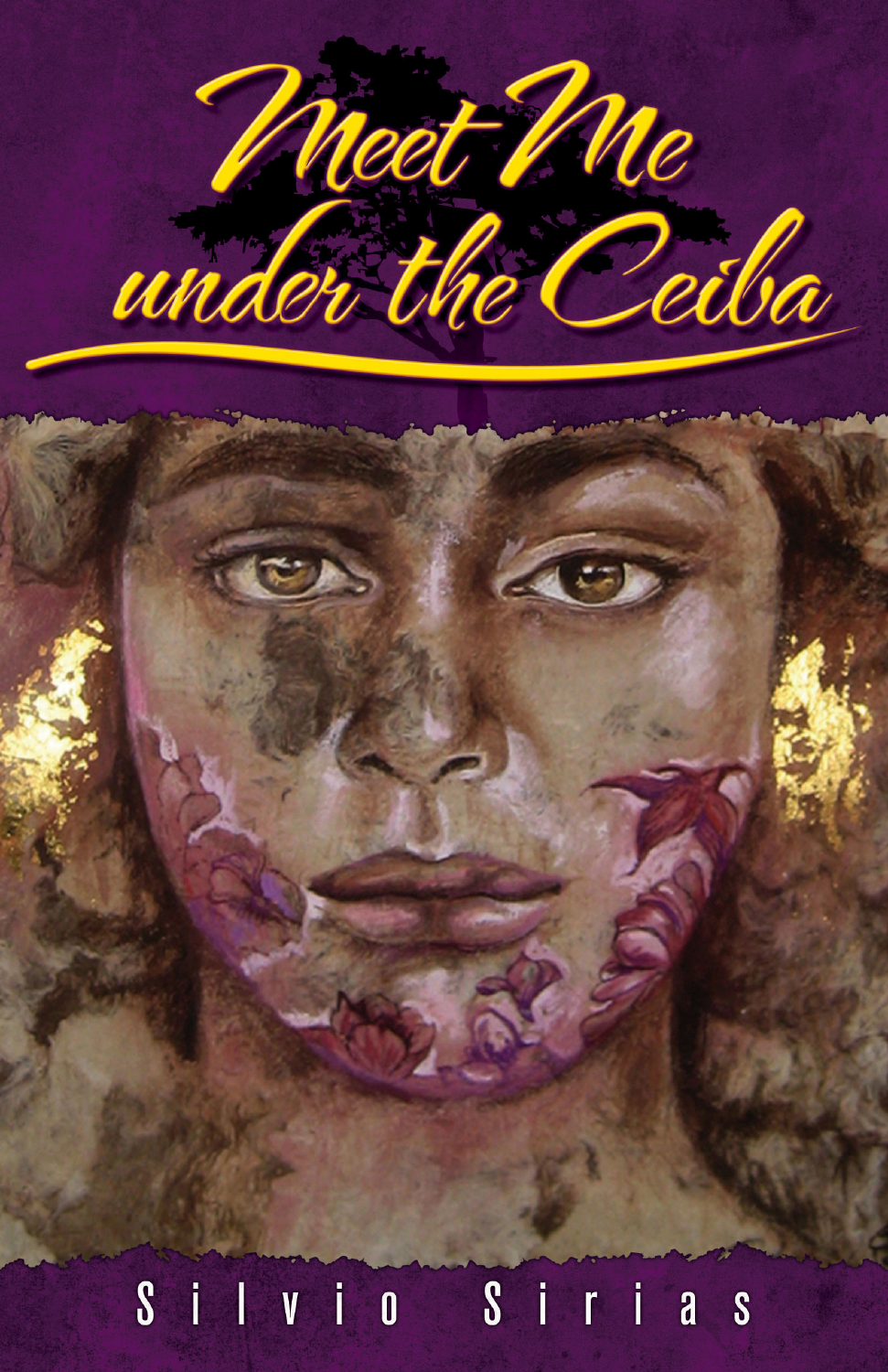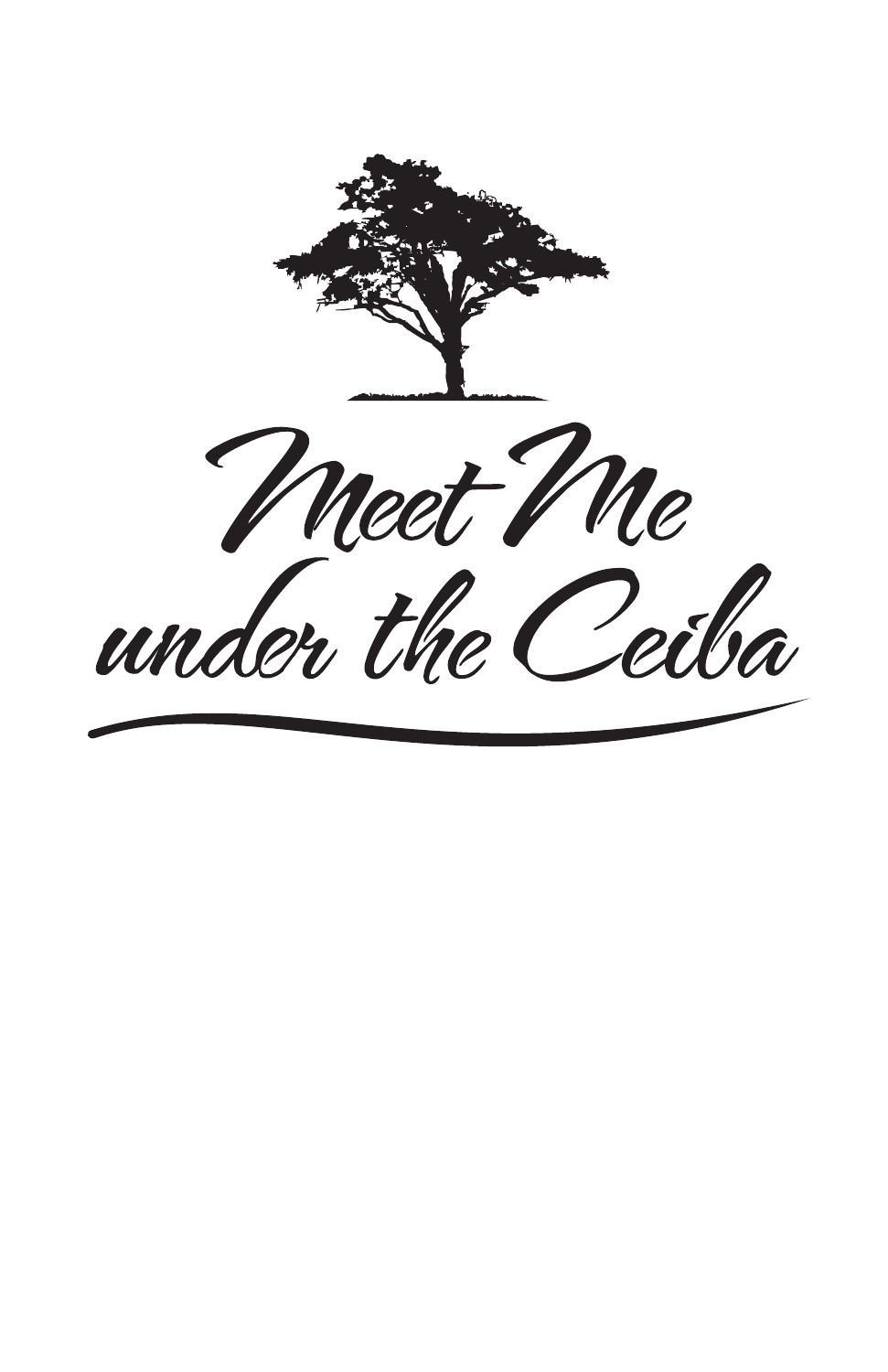

# Silvio Sirias



Arte Público Press Houston, Texas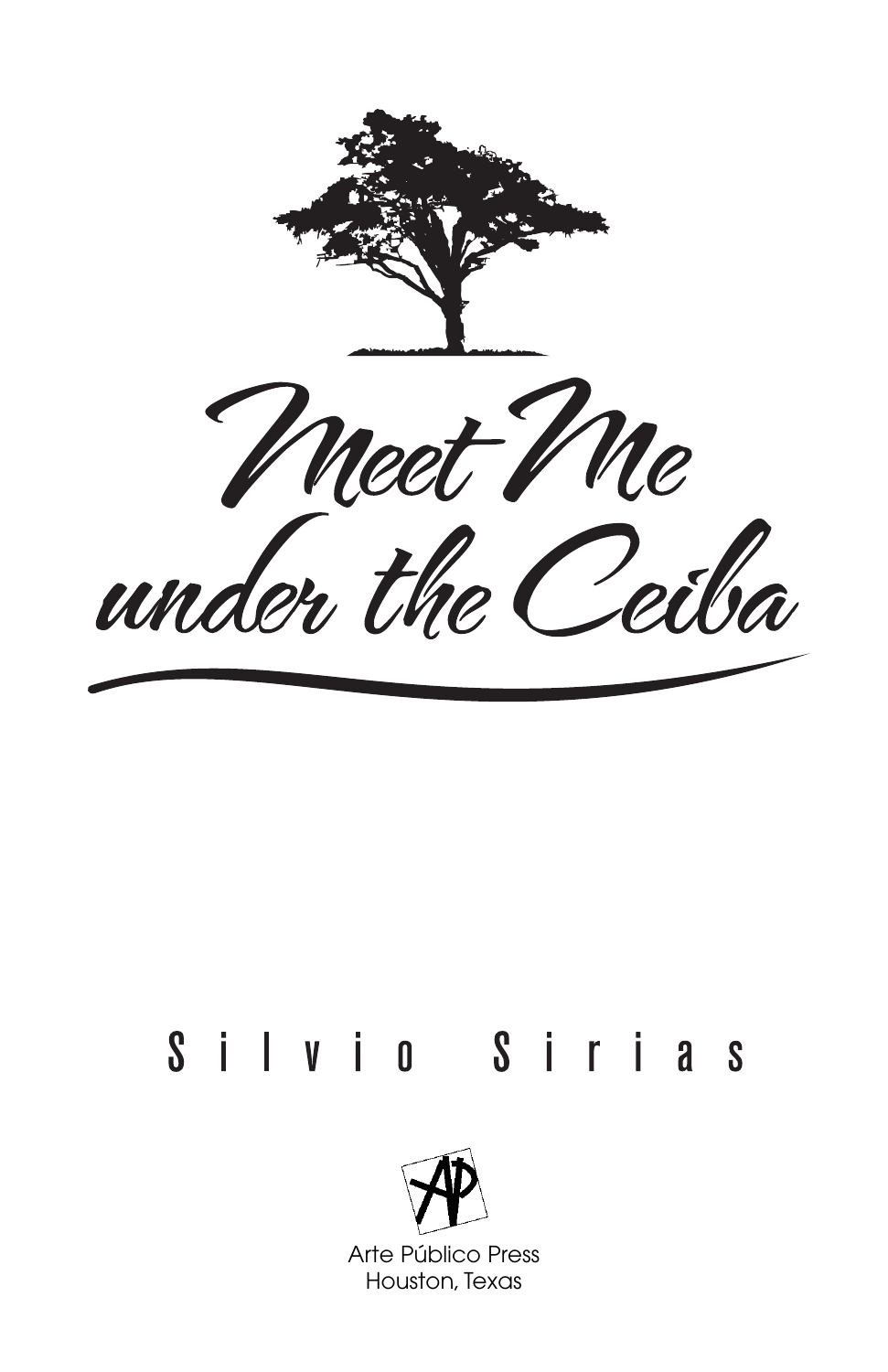*Meet Me Under the Ceiba* is made possible in part from grants from the city of Houston through the Houston Arts Alliance, the University of California at Irvine Chicano/Latino Literary Prize, and by the Exemplar Program, a program of Americans for the Arts in Collaboration with the LarsonAllen Public Services Group, funded by the Ford Foundation.

*Recovering the past, creating the future*

Arte Público Press University of Houston 452 Cullen Performance Hall Houston, Texas 77204-2004

#### Cover illustration by Esperanza Gama Cover design by Mora Des!gn

Sirias, Silvio Meet Me Under the Ceiba / by Silvio Sirias. p. cm. ISBN 1-55885-592-2 (pbk. : alk. paper) 1. Murder—Investigation—Fiction. 2. Nicaragua—Social life and customs—Fiction. I. Title. PS3619.I75M44 2009 813'.6—dc22 2009036688 CIP

The paper used in this publication meets the requirements of the American National Standard for Information Sciences—Permanence of Paper for Printed Library Materials, ANSI Z39.48-1984.

> © 2009 by Silvio Sirias Printed in the United States of America

9 0 1 2 3 4 5 6 7 8 10 9 8 7 6 5 4 3 2 1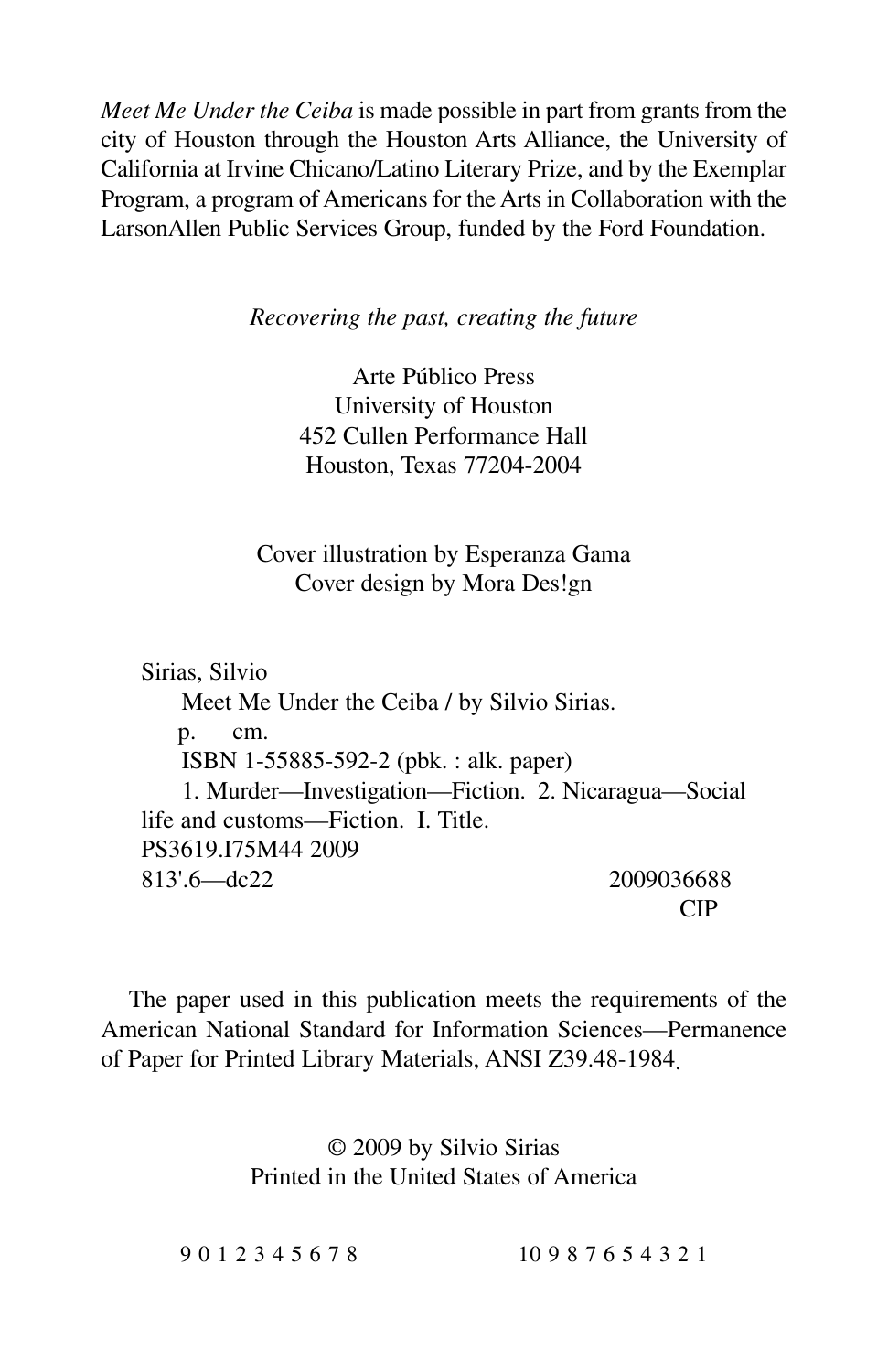*For Rhonda, who kept me honest, Nina, who kept me precise, and Magee, who kept me creative*

*and, of course, for María Auxiliadora Pavón, who is at the heart of this story*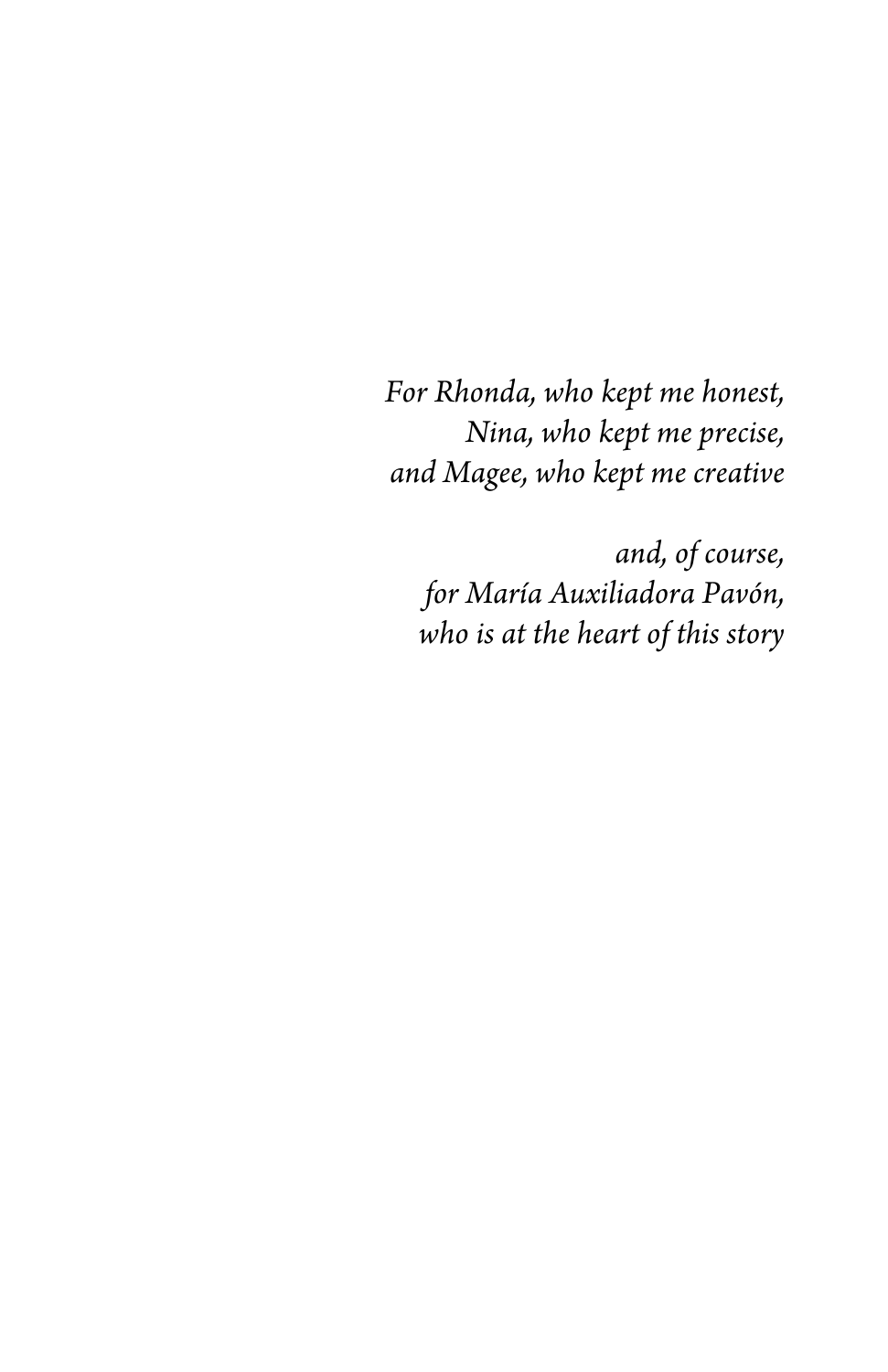This work of fiction was inspired by a true story described in the author's postscript.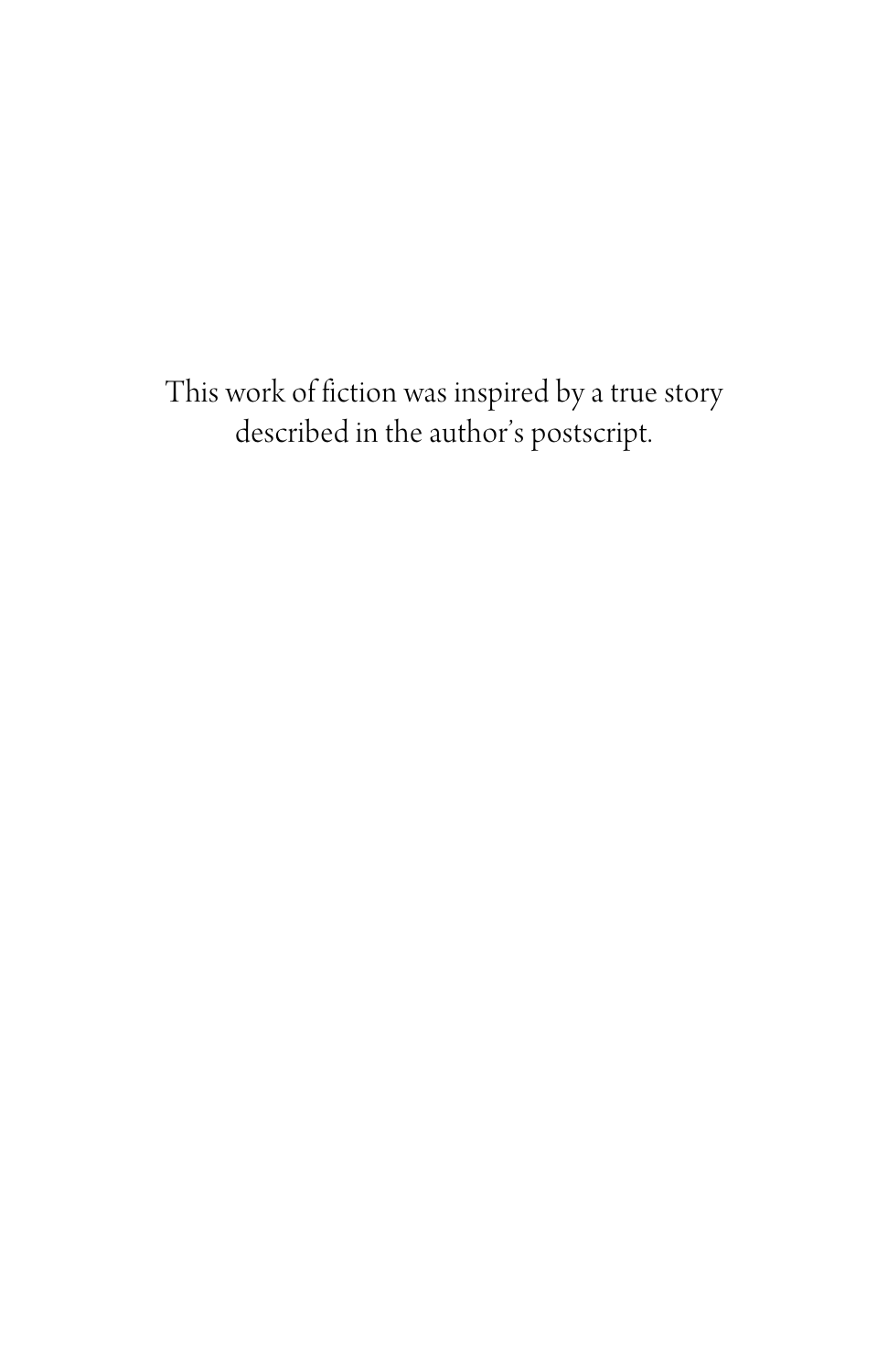*In memoriam*

Aura Rosa Pavón and Carla Vanesa Muñoz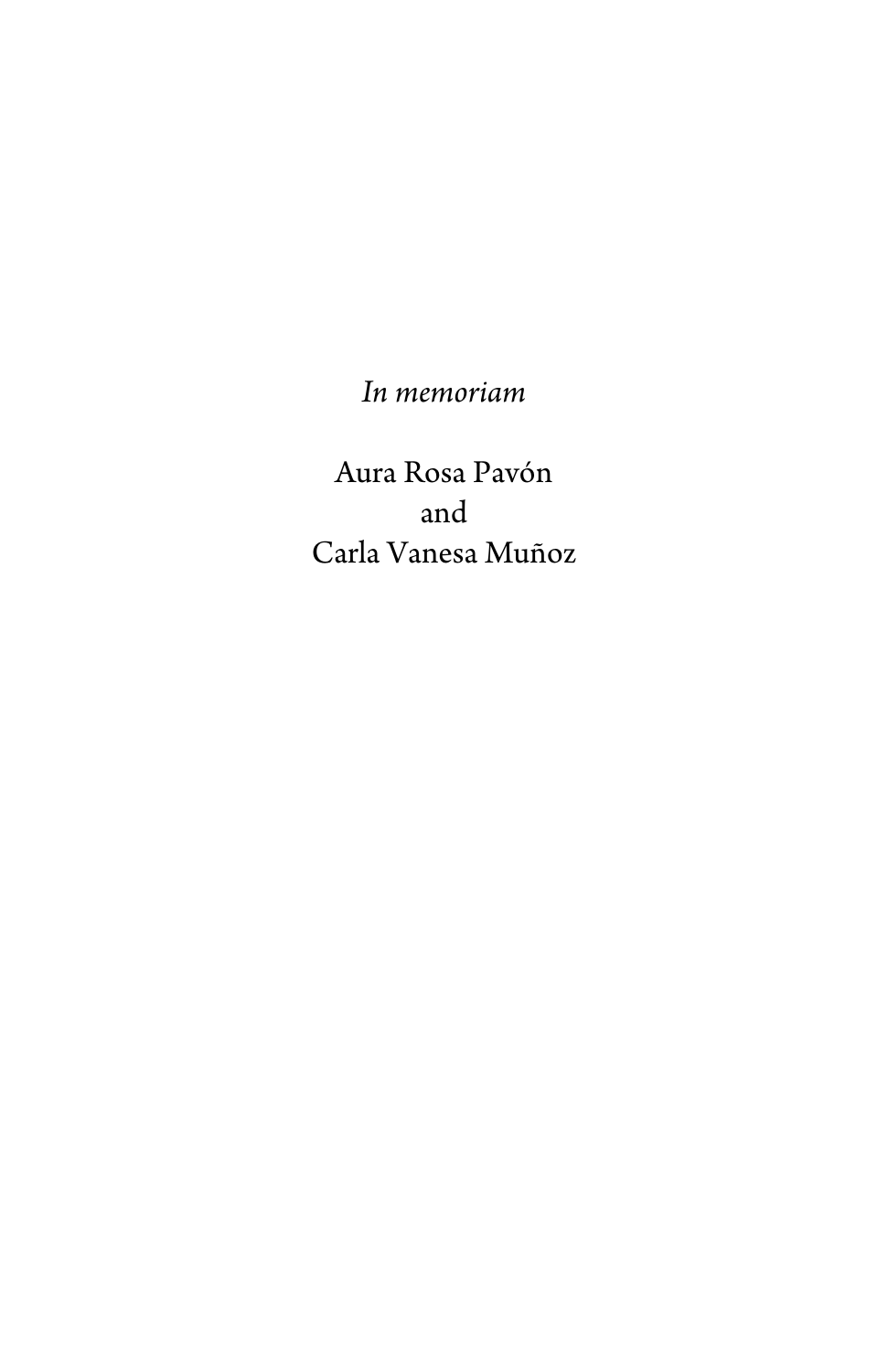*. . . ninguno de nosotros podíaseguir viviendosin saber con exactitud cuál erael sitioy la misión que le había asignadolafatalidad.*

(... none of us could continue living without an exact knowledge of the place and mission assigned to us by fate.)

> —Gabriel García Márquez *Crónica de una muerteanunciada*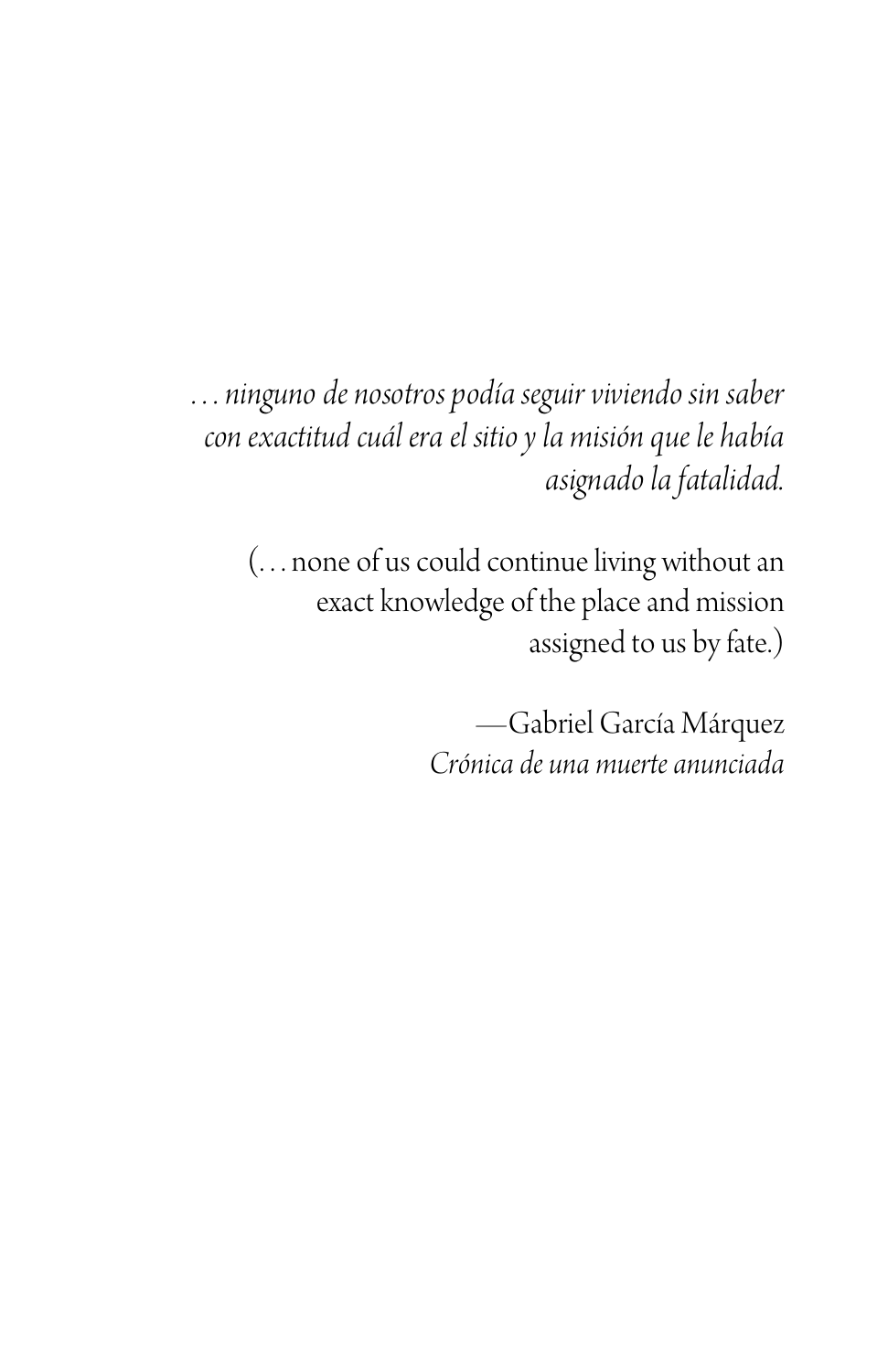## **CONTENTS**

## PART I: CHRISTMAS MORNING

| One   | The Last Farewell       |    |
|-------|-------------------------|----|
| Two   | A Descendant of Pirates | 14 |
| Three | Incense and Mirrors     | 25 |
| Four  | The Former Lover        | 33 |

#### PART II: THE FERRIS WHEEL

| Five  | The Mastermind          | 43 |
|-------|-------------------------|----|
| Six   | <b>Splitting Melons</b> | 53 |
| Seven | The Ferris Wheel        | 61 |
| Eight | The Object of Desire    | 72 |
| Nine  | The Old Man             | 85 |

## PART III: DECLARATIONS AND CONFESSIONS

| Ten      | The Messenger              | 101 |
|----------|----------------------------|-----|
| Eleven   | The Threat                 | 111 |
| Twelve   | The Arrangement            | 118 |
| Thirteen | No Harm in Killing a Freak | 128 |
| Fourteen | The Marriage               | 137 |

## PART IV: DISCOVERIES, TRIALS, AND FUNERALS

| Fifteen   | The Discovery             | 151 |
|-----------|---------------------------|-----|
| Sixteen   | The Foundation            | 160 |
| Seventeen | <b>Smokescreens</b>       | 173 |
| Eighteen  | The Trial                 | 180 |
| Nineteen  | Death Without a Statement | 189 |